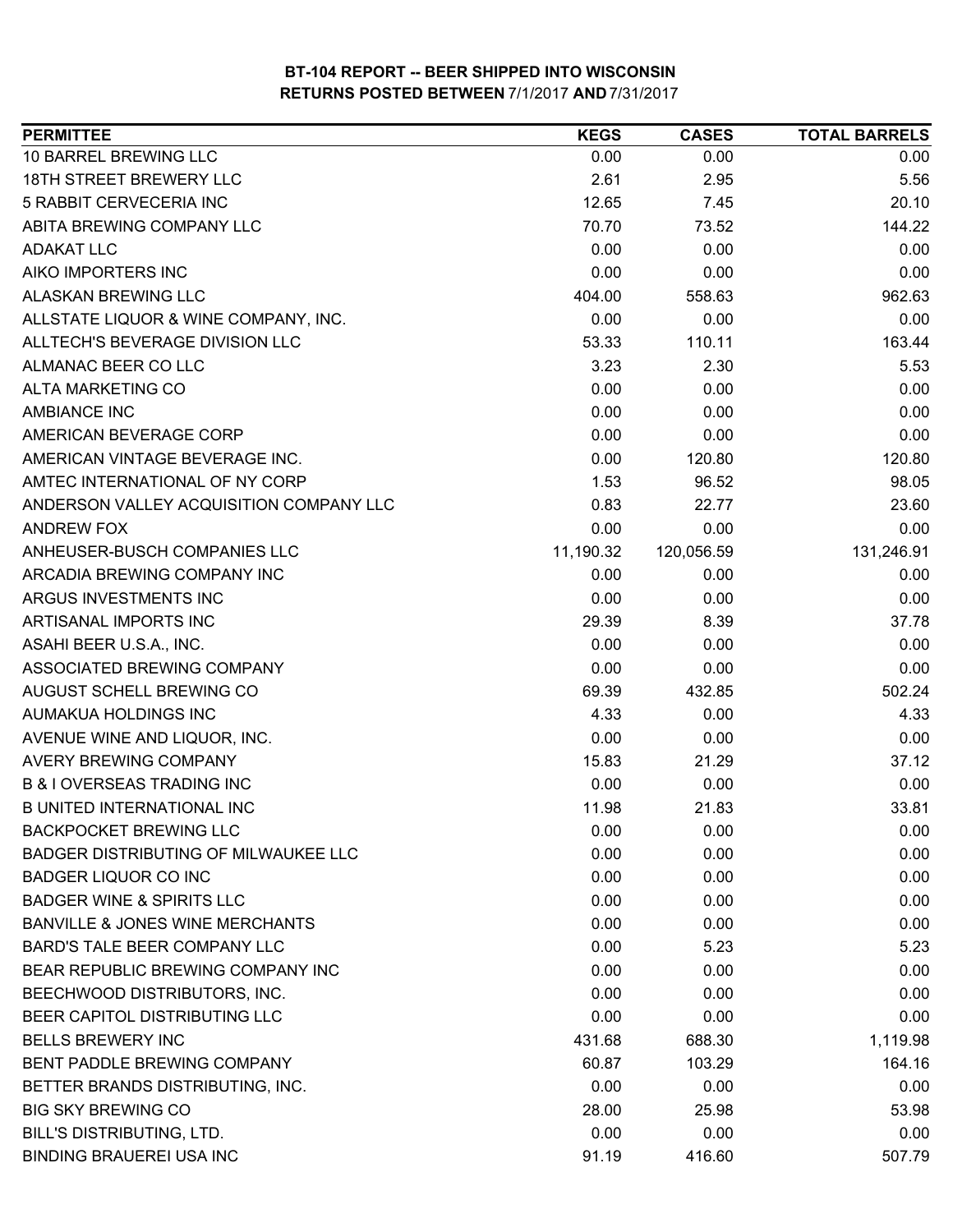| <b>PERMITTEE</b>                        | <b>KEGS</b> | <b>CASES</b> | <b>TOTAL BARRELS</b> |
|-----------------------------------------|-------------|--------------|----------------------|
| <b>BLACK LIST BEER LLC</b>              | 0.50        | 3.66         | 4.16                 |
| <b>BLACKROCKS BREWERY LLC</b>           | 1.25        | 12.00        | 13.25                |
| BLUE POINT BREWING COMPANY INC          | 0.00        | 0.00         | 0.00                 |
| <b>BLUME BRAUHAUS LLC</b>               | 0.00        | 0.00         | 0.00                 |
| <b>BOSTON BEER CORPORATION</b>          | 375.33      | 5,353.37     | 5,728.70             |
| <b>BOULDER BEER INC</b>                 | 23.50       | 34.84        | 58.34                |
| BREAKTHRU BEVERAGE GROUP LLC            | 0.00        | 0.00         | 0.00                 |
| BREAKTHRU BEVERAGE GROUP LLC            | 0.00        | 0.00         | 0.00                 |
| BREAKTHRU BEVERAGE WISCONSIN NORTH LLC  | 0.00        | 0.00         | 0.00                 |
| BRECKENRIDGE BREWERY LLC                | 0.00        | 0.00         | 0.00                 |
| <b>BRIAN EWING</b>                      | 9.42        | 27.87        | 37.29                |
| BROWN-FORMAN CORPORATION                | 0.00        | 196.22       | 196.22               |
| BURNING BROTHERS BREWING LLC            | 0.00        | 5.81         | 5.81                 |
| C.J.W., INC.                            | 0.00        | 0.00         | 0.00                 |
| CANAL STREET BREWING CO LLC             | 189.25      | 973.01       | 1,162.26             |
| CAPITOL-HUSTING COMPANY, INC.           | 0.00        | 0.00         | 0.00                 |
| <b>CAROLE MINOGUE</b>                   | 0.00        | 0.00         | 0.00                 |
| CARRIAGE HOUSE IMPORTS, LTD.            | 0.00        | 5.83         | 5.83                 |
| CASCADE BREWING COMPANY LLC             | 0.00        | 0.00         | 0.00                 |
| CENTRAL BEER DISTRIBUTORS, INC.         | 0.00        | 0.00         | 0.00                 |
| CENTRAL BEER IMPORT & EXPORT INC        | 0.00        | 0.00         | 0.00                 |
| CHAS A BERNICK INC                      | 20.68       | 62.69        | 83.37                |
| <b>CHATHAM IMPORTS INC</b>              | 0.00        | 0.00         | 0.00                 |
| <b>CHRIS MICHNER</b>                    | 0.00        | 0.00         | 0.00                 |
| <b>CHRISTIAN P SCHAEFER</b>             | 0.00        | 15.48        | 15.48                |
| <b>CLASSIC BREWING COMPANY</b>          | 0.00        | 0.00         | 0.00                 |
| COLD SPRING BREWING COMPANY             | 0.00        | 0.00         | 0.00                 |
| <b>COMEBACK BREWING INC</b>             | 0.00        | 0.00         | 0.00                 |
| CORONADO BREWING COMPANY INC            | 37.10       | 0.00         | 37.10                |
| CRAFT BREW ALLIANCE INC                 | 0.00        | 0.00         | 0.00                 |
| <b>CRAFT IMPORTS LLC</b>                | 6.06        | 6.66         | 12.72                |
| <b>CRAFT REVOLUTION LLC</b>             | 6.00        | 21.77        | 27.77                |
| <b>CROWN IMPORTS LLC</b>                | 0.00        | 16,769.89    | 16,769.89            |
| <b>CUSTOM CALIFORNIA CRAFT BEER LLC</b> | 0.00        | 0.00         | 0.00                 |
| D&V INTERNATIONAL INC                   | 0.00        | 0.00         | 0.00                 |
| DAILY CELLARS LLC                       | 0.00        | 0.00         | 0.00                 |
| <b>DANNY RAKOVIC</b>                    | 0.00        | 0.00         | 0.00                 |
|                                         |             |              |                      |
| DEAN DISTRIBUTING, INC.                 | 0.00        | 0.00         | 0.00                 |
| DEAN DISTRIBUTING, INC.                 | 0.00        | 0.00         | 0.00                 |
| <b>DEBORAH MARIE WINTER</b>             | 0.50        | 0.00         | 0.50                 |
| DEFIANCE BREWERY LLC                    | 0.00        | 0.00         | 0.00                 |
| <b>DELIA E RODRIGUEZ</b>                | 0.00        | 0.00         | 0.00                 |
| DESCHUTES BREWERY INC                   | 194.04      | 391.07       | 585.11               |
| DESTIHL HOLDINGS LLC                    | 0.00        | 0.00         | 0.00                 |
| DETROIT RIVERTOWN BREWING LLC           | 8.00        | 10.45        | 18.45                |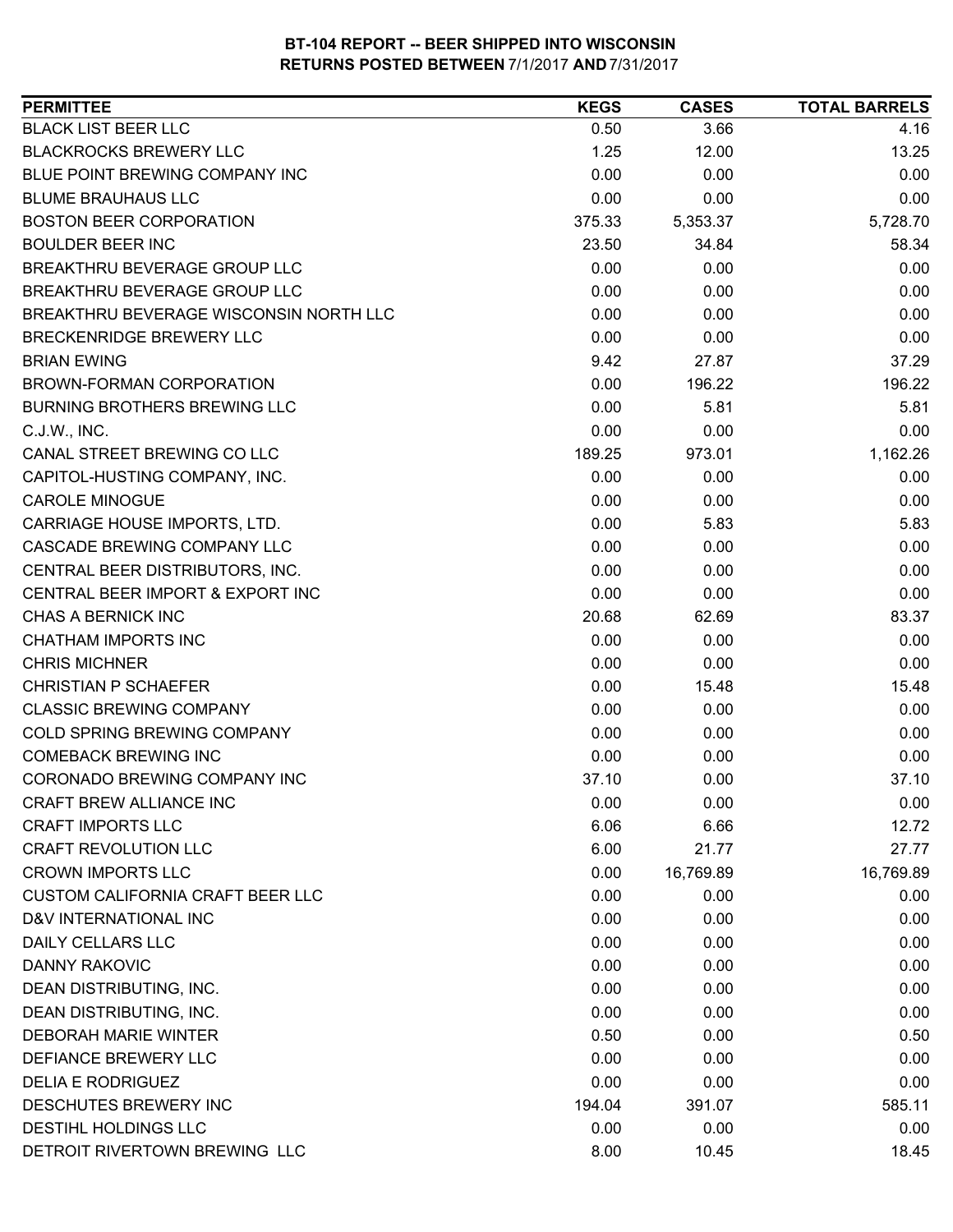| 3,833.55<br>4,382.43<br>548.88<br>0.00<br>0.00<br>0.00<br>0.00<br>0.00<br>0.00<br>128.32<br>158.49<br>30.17<br>0.00<br>6.23<br>6.23<br>58.78<br>150.78<br>209.56<br>0.00<br>74.12<br>74.12<br>0.00<br>0.00<br>0.00<br>22.50<br>3.00<br>19.50<br>0.00<br>0.00<br>0.00<br>0.00<br>0.00<br>0.00<br>0.00<br>0.00<br>0.00<br>18.00<br>22.35<br>4.35<br>0.00<br>0.00<br>0.00<br>0.00<br>0.00<br>0.00<br>1.67<br>41.81<br>43.48<br>0.00<br>0.00<br>0.00<br>0.00<br>0.00<br>0.00<br>0.00<br>0.00<br>0.00<br>0.00<br>0.00<br>0.00<br>0.00<br>0.00<br>0.00<br>1.17<br>10.58<br>11.75<br>0.00<br>0.00<br>0.00<br>0.00<br>0.00<br>0.00<br>0.00<br>0.00<br>0.00<br>54.47<br>0.00<br>54.47<br>0.00<br>0.00<br>0.00<br>0.00<br>0.00<br>0.00<br>0.00<br>0.00<br>0.00<br>0.00<br>0.00<br>0.00<br>0.00<br>0.00<br>0.00<br>0.00<br>0.00<br>0.00<br>0.00<br>0.00<br>0.00<br>0.00<br>0.00<br>0.00<br>0.00<br>0.00<br>0.00<br>0.00<br>0.00<br>0.00<br>0.00<br>0.00<br>0.00<br>0.00<br>0.00<br>0.00<br>4.17<br>16.05<br>11.88<br>0.00<br>0.00<br>0.00 | <b>PERMITTEE</b>                            | <b>KEGS</b> | <b>CASES</b> | <b>TOTAL BARRELS</b> |
|--------------------------------------------------------------------------------------------------------------------------------------------------------------------------------------------------------------------------------------------------------------------------------------------------------------------------------------------------------------------------------------------------------------------------------------------------------------------------------------------------------------------------------------------------------------------------------------------------------------------------------------------------------------------------------------------------------------------------------------------------------------------------------------------------------------------------------------------------------------------------------------------------------------------------------------------------------------------------------------------------------------------------------|---------------------------------------------|-------------|--------------|----------------------|
|                                                                                                                                                                                                                                                                                                                                                                                                                                                                                                                                                                                                                                                                                                                                                                                                                                                                                                                                                                                                                                | DIAGEO BEER COMPANY USA                     |             |              |                      |
|                                                                                                                                                                                                                                                                                                                                                                                                                                                                                                                                                                                                                                                                                                                                                                                                                                                                                                                                                                                                                                | DISCOUNT LIQUOR, INC.                       |             |              |                      |
|                                                                                                                                                                                                                                                                                                                                                                                                                                                                                                                                                                                                                                                                                                                                                                                                                                                                                                                                                                                                                                | DOANE DISTRIBUTING, INC.                    |             |              |                      |
|                                                                                                                                                                                                                                                                                                                                                                                                                                                                                                                                                                                                                                                                                                                                                                                                                                                                                                                                                                                                                                | DOGFISH HEAD CRAFT BREWERY LLC              |             |              |                      |
|                                                                                                                                                                                                                                                                                                                                                                                                                                                                                                                                                                                                                                                                                                                                                                                                                                                                                                                                                                                                                                | DOYNA LTD                                   |             |              |                      |
|                                                                                                                                                                                                                                                                                                                                                                                                                                                                                                                                                                                                                                                                                                                                                                                                                                                                                                                                                                                                                                | DUVEL MOORTGAT USA LTD                      |             |              |                      |
|                                                                                                                                                                                                                                                                                                                                                                                                                                                                                                                                                                                                                                                                                                                                                                                                                                                                                                                                                                                                                                | E & J GALLO WINERY                          |             |              |                      |
|                                                                                                                                                                                                                                                                                                                                                                                                                                                                                                                                                                                                                                                                                                                                                                                                                                                                                                                                                                                                                                | EASTERN LIQUORS USA INC                     |             |              |                      |
|                                                                                                                                                                                                                                                                                                                                                                                                                                                                                                                                                                                                                                                                                                                                                                                                                                                                                                                                                                                                                                | EINSTOK BEER COMPANY LP                     |             |              |                      |
|                                                                                                                                                                                                                                                                                                                                                                                                                                                                                                                                                                                                                                                                                                                                                                                                                                                                                                                                                                                                                                | EL DORADO BEVERAGE CO                       |             |              |                      |
|                                                                                                                                                                                                                                                                                                                                                                                                                                                                                                                                                                                                                                                                                                                                                                                                                                                                                                                                                                                                                                | ELYSIAN BREWING COMPANY INC                 |             |              |                      |
|                                                                                                                                                                                                                                                                                                                                                                                                                                                                                                                                                                                                                                                                                                                                                                                                                                                                                                                                                                                                                                | EPIC BREWING COMPANY LLC                    |             |              |                      |
|                                                                                                                                                                                                                                                                                                                                                                                                                                                                                                                                                                                                                                                                                                                                                                                                                                                                                                                                                                                                                                | EPIC BREWING COMPANY LLC                    |             |              |                      |
|                                                                                                                                                                                                                                                                                                                                                                                                                                                                                                                                                                                                                                                                                                                                                                                                                                                                                                                                                                                                                                | FABIANO BROTHERS - WISCONSIN LLC            |             |              |                      |
|                                                                                                                                                                                                                                                                                                                                                                                                                                                                                                                                                                                                                                                                                                                                                                                                                                                                                                                                                                                                                                | FLANIGAN DISTRIBUTING OF DOOR COUNTY, INC.  |             |              |                      |
|                                                                                                                                                                                                                                                                                                                                                                                                                                                                                                                                                                                                                                                                                                                                                                                                                                                                                                                                                                                                                                | <b>FLYING DOG BREWERY LLLP</b>              |             |              |                      |
|                                                                                                                                                                                                                                                                                                                                                                                                                                                                                                                                                                                                                                                                                                                                                                                                                                                                                                                                                                                                                                | FOUR SEASONS BEER DISTRIBUTORS INC          |             |              |                      |
|                                                                                                                                                                                                                                                                                                                                                                                                                                                                                                                                                                                                                                                                                                                                                                                                                                                                                                                                                                                                                                | FRANK BEER DISTRIBUTORS, INC.               |             |              |                      |
|                                                                                                                                                                                                                                                                                                                                                                                                                                                                                                                                                                                                                                                                                                                                                                                                                                                                                                                                                                                                                                | FRANK BEER SOUTH LLC                        |             |              |                      |
|                                                                                                                                                                                                                                                                                                                                                                                                                                                                                                                                                                                                                                                                                                                                                                                                                                                                                                                                                                                                                                | FRANK LIQUOR COMPANY, INC.                  |             |              |                      |
|                                                                                                                                                                                                                                                                                                                                                                                                                                                                                                                                                                                                                                                                                                                                                                                                                                                                                                                                                                                                                                | FRANK LIQUORS OF LA CROSSE, INC.            |             |              |                      |
|                                                                                                                                                                                                                                                                                                                                                                                                                                                                                                                                                                                                                                                                                                                                                                                                                                                                                                                                                                                                                                | FRED R KARM JR                              |             |              |                      |
|                                                                                                                                                                                                                                                                                                                                                                                                                                                                                                                                                                                                                                                                                                                                                                                                                                                                                                                                                                                                                                | FULTON STREET BREWERY LLC                   |             |              |                      |
|                                                                                                                                                                                                                                                                                                                                                                                                                                                                                                                                                                                                                                                                                                                                                                                                                                                                                                                                                                                                                                | <b>FUNKWERKS INC</b>                        |             |              |                      |
|                                                                                                                                                                                                                                                                                                                                                                                                                                                                                                                                                                                                                                                                                                                                                                                                                                                                                                                                                                                                                                | <b>G &amp; F DISTRIBUTING INC</b>           |             |              |                      |
|                                                                                                                                                                                                                                                                                                                                                                                                                                                                                                                                                                                                                                                                                                                                                                                                                                                                                                                                                                                                                                | <b>G K SKAGGS INC</b>                       |             |              |                      |
|                                                                                                                                                                                                                                                                                                                                                                                                                                                                                                                                                                                                                                                                                                                                                                                                                                                                                                                                                                                                                                | <b>GARY'S CORPORATION OF OAK CREEK</b>      |             |              |                      |
|                                                                                                                                                                                                                                                                                                                                                                                                                                                                                                                                                                                                                                                                                                                                                                                                                                                                                                                                                                                                                                | GB SALES MILWAUKEE, INC.                    |             |              |                      |
|                                                                                                                                                                                                                                                                                                                                                                                                                                                                                                                                                                                                                                                                                                                                                                                                                                                                                                                                                                                                                                | GELOSO BEVERAGE GROUP LLC                   |             |              |                      |
|                                                                                                                                                                                                                                                                                                                                                                                                                                                                                                                                                                                                                                                                                                                                                                                                                                                                                                                                                                                                                                | GENERAL BEER DISTRIBUTORS CO.               |             |              |                      |
|                                                                                                                                                                                                                                                                                                                                                                                                                                                                                                                                                                                                                                                                                                                                                                                                                                                                                                                                                                                                                                | <b>GENERAL BEER-NORTHEAST INC</b>           |             |              |                      |
|                                                                                                                                                                                                                                                                                                                                                                                                                                                                                                                                                                                                                                                                                                                                                                                                                                                                                                                                                                                                                                | <b>GENERAL BEER-NORTHEAST INC</b>           |             |              |                      |
|                                                                                                                                                                                                                                                                                                                                                                                                                                                                                                                                                                                                                                                                                                                                                                                                                                                                                                                                                                                                                                | GENERAL BEER-NORTHWEST, INC.                |             |              |                      |
|                                                                                                                                                                                                                                                                                                                                                                                                                                                                                                                                                                                                                                                                                                                                                                                                                                                                                                                                                                                                                                | GENERAL BEER-NORTHWEST, INC.                |             |              |                      |
|                                                                                                                                                                                                                                                                                                                                                                                                                                                                                                                                                                                                                                                                                                                                                                                                                                                                                                                                                                                                                                | GENERAL BEER-NORTHWEST, INC.                |             |              |                      |
|                                                                                                                                                                                                                                                                                                                                                                                                                                                                                                                                                                                                                                                                                                                                                                                                                                                                                                                                                                                                                                | GENERAL BEVERAGE SALES CO.                  |             |              |                      |
|                                                                                                                                                                                                                                                                                                                                                                                                                                                                                                                                                                                                                                                                                                                                                                                                                                                                                                                                                                                                                                | GENERAL BEVERAGE SALES CO. -- OSHKOSH       |             |              |                      |
|                                                                                                                                                                                                                                                                                                                                                                                                                                                                                                                                                                                                                                                                                                                                                                                                                                                                                                                                                                                                                                | <b>GENERAL BEVERAGE SALES CO.-MILWAUKEE</b> |             |              |                      |
|                                                                                                                                                                                                                                                                                                                                                                                                                                                                                                                                                                                                                                                                                                                                                                                                                                                                                                                                                                                                                                | <b>GFBC INC</b>                             |             |              |                      |
|                                                                                                                                                                                                                                                                                                                                                                                                                                                                                                                                                                                                                                                                                                                                                                                                                                                                                                                                                                                                                                | <b>GLOBAL VILLAGE IMPORTS LLC</b>           |             |              |                      |
|                                                                                                                                                                                                                                                                                                                                                                                                                                                                                                                                                                                                                                                                                                                                                                                                                                                                                                                                                                                                                                | <b>GLORIA R RAGSDALE</b>                    | 0.00        | 0.00         | 0.00                 |
| 133.90<br>14.00<br>119.90                                                                                                                                                                                                                                                                                                                                                                                                                                                                                                                                                                                                                                                                                                                                                                                                                                                                                                                                                                                                      | <b>GMB PARTNERS LLC</b>                     |             |              |                      |
| 0.00<br>0.00<br>0.00                                                                                                                                                                                                                                                                                                                                                                                                                                                                                                                                                                                                                                                                                                                                                                                                                                                                                                                                                                                                           | <b>GREAT CENTRAL BREWING LLC</b>            |             |              |                      |
| 0.00<br>0.00<br>0.00                                                                                                                                                                                                                                                                                                                                                                                                                                                                                                                                                                                                                                                                                                                                                                                                                                                                                                                                                                                                           | <b>GREGORY S HARDMAN</b>                    |             |              |                      |
| 0.00<br>0.00<br>0.00                                                                                                                                                                                                                                                                                                                                                                                                                                                                                                                                                                                                                                                                                                                                                                                                                                                                                                                                                                                                           | <b>GTBC LLC</b>                             |             |              |                      |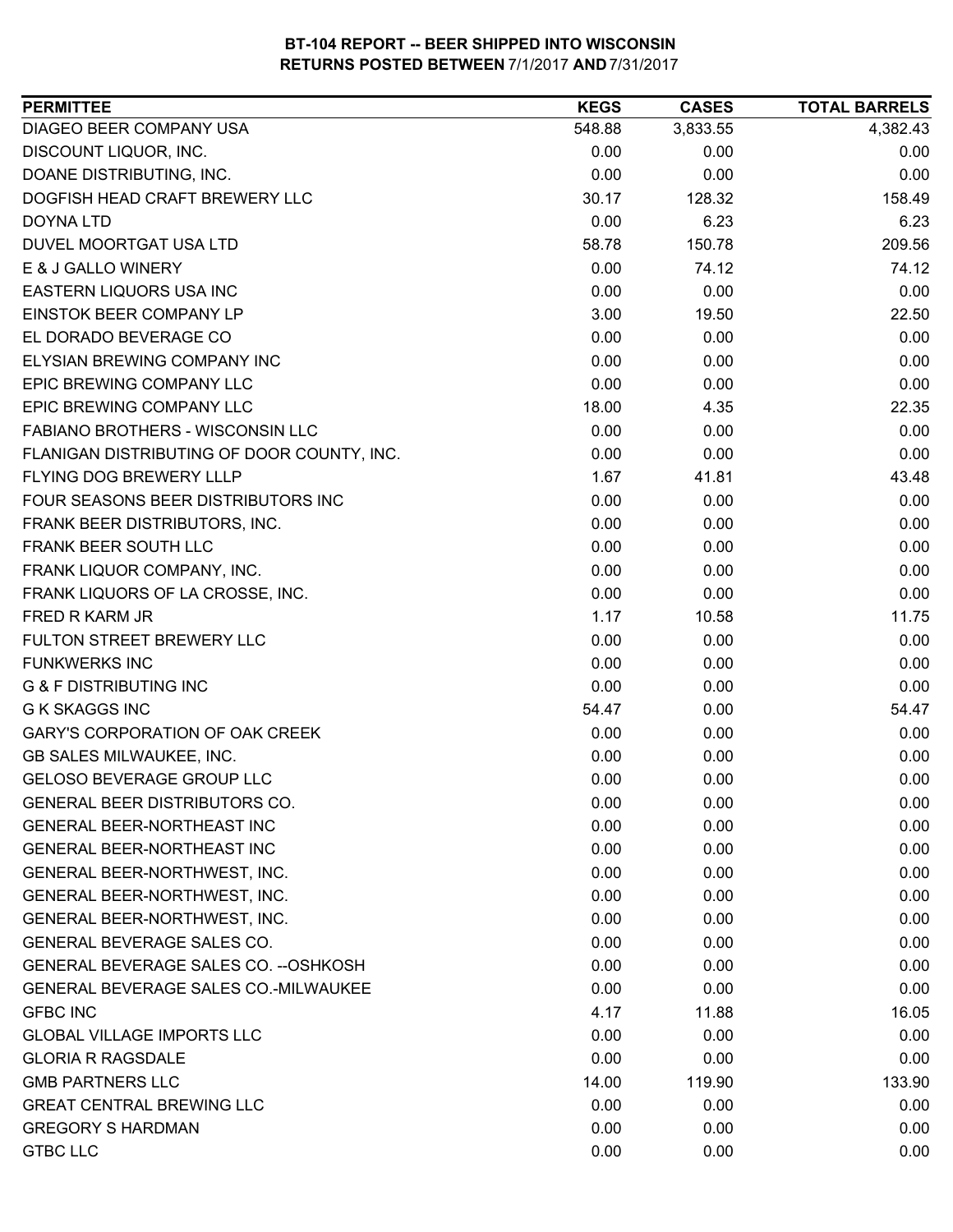| <b>PERMITTEE</b>                       | <b>KEGS</b> | <b>CASES</b> | <b>TOTAL BARRELS</b> |
|----------------------------------------|-------------|--------------|----------------------|
| H C FOODS CO LTD                       | 0.00        | 0.00         | 0.00                 |
| <b>HALES ALES LTD</b>                  | 0.00        | 0.00         | 0.00                 |
| HARPOON DISTRIBUTING COMPANY           | 76.50       | 102.52       | 179.02               |
| <b>HARVEST MOON BREWING LLP</b>        | 0.00        | 0.00         | 0.00                 |
| HEINEKEN USA INCORPORATED              | 322.70      | 5,862.10     | 6,184.80             |
| HIGH COUNTRY BREWERY INC               | 0.00        | 0.00         | 0.00                 |
| HOME BREW MART INC                     | 145.98      | 161.94       | 307.92               |
| HOP BUTCHER FOR THE WORLD LLC          | 0.00        | 2.12         | 2.12                 |
| <b>ILLYRIAN IMPORT INC</b>             | 0.00        | 0.00         | 0.00                 |
| INDEED BREWING COMPANY LLC             | 7.00        | 3.49         | 10.49                |
| INDIAN PEAKS BREWING COMPANY           | 51.00       | 161.25       | 212.25               |
| INTERNATIONAL DISTILLERS & VINTERS LTD | 0.00        | 26.26        | 26.26                |
| IRL, INCORPORATED                      | 0.00        | 0.00         | 0.00                 |
| <b>IRON HORSE BEVERAGE LLC</b>         | 0.00        | 14.21        | 14.21                |
| <b>ISLAND CITY BREWING COMPANY LLC</b> | 0.00        | 0.00         | 0.00                 |
| <b>JAW PROPERTIES LLC</b>              | 0.00        | 0.00         | 0.00                 |
| <b>JDZ INC</b>                         | 0.00        | 0.00         | 0.00                 |
| <b>JOHN J COLLETTI</b>                 | 0.00        | 0.00         | 0.00                 |
| JOHNSON BROTHERS OF WISCONSIN INC      | 0.00        | 0.00         | 0.00                 |
| <b>JOSHUA DETH</b>                     | 54.66       | 243.51       | 298.17               |
| KAY BEER DISTRIBUTING, INC.            | 0.00        | 0.00         | 0.00                 |
| KEWEENAW BREWING CO LLC                | 68.00       | 54.87        | 122.87               |
| KOJIMA & INTERNATIONAL ASSOCIATES INC  | 0.00        | 0.00         | 0.00                 |
| <b>KROMBACHER USA LLC</b>              | 69.00       | 32.92        | 101.92               |
| KYSELA PERE ET FILS LTD                | 0.00        | 0.00         | 0.00                 |
| LA CROSSE BEVERAGE LLC                 | 0.00        | 0.00         | 0.00                 |
| LABATT USA OPERATING CO LLC            | 52.99       | 3,228.60     | 3,281.59             |
| <b>LAGUNITAS BREWING CO</b>            | 280.25      | 638.15       | 918.40               |
| LAKE SUPERIOR BREWING CO LLC           | 0.00        | 4.06         | 4.06                 |
| LARRY'S DISTRIBUTING CO., INC.         | 0.00        | 0.00         | 0.00                 |
| LEAMON MERCANTILE CO. CORP             | 0.00        | 0.00         | 0.00                 |
| LEE BEVERAGE OF WISCONSIN LLC          | 0.00        | 0.00         | 0.00                 |
| LEE BEVERAGE OF WISCONSIN LLC          | 0.00        | 0.00         | 0.00                 |
| LEE BEVERAGE OF WISCONSIN LLC          | 0.00        | 0.00         | 0.00                 |
| LEFT COAST BREWING CO                  | 3.32        | 7.19         | 10.51                |
| <b>LENA BEVERAGE COMPANY</b>           | 3.34        | 0.00         | 3.34                 |
| LIFT BRIDGE BREWING TECHNOLOGIES LLC   | 38.17       | 101.61       | 139.78               |
| LOUIS GLUNZ BEER INC                   | 24.53       | 136.99       | 161.52               |
| MANNEKEN-BRUSSEL IMPORTS INC           | 0.00        | 9.60         | 9.60                 |
| <b>MARK ANTHONY BRANDS INC</b>         | 0.00        | 2,271.27     | 2,271.27             |
| MASSACHUSETTS BEVERAGE ALLIANCE LLC    | 0.00        | 0.00         | 0.00                 |
| MERCHANT DU VIN CORPORATION            | 3.83        | 49.76        | 53.59                |
| METROPOLITAN BREWING LLC               | 14.17       | 0.87         | 15.04                |
| <b>MHW LTD</b>                         | 2.56        | 29.98        | 32.54                |
| MICHAEL G ANSAY                        | 41.44       | 0.00         | 41.44                |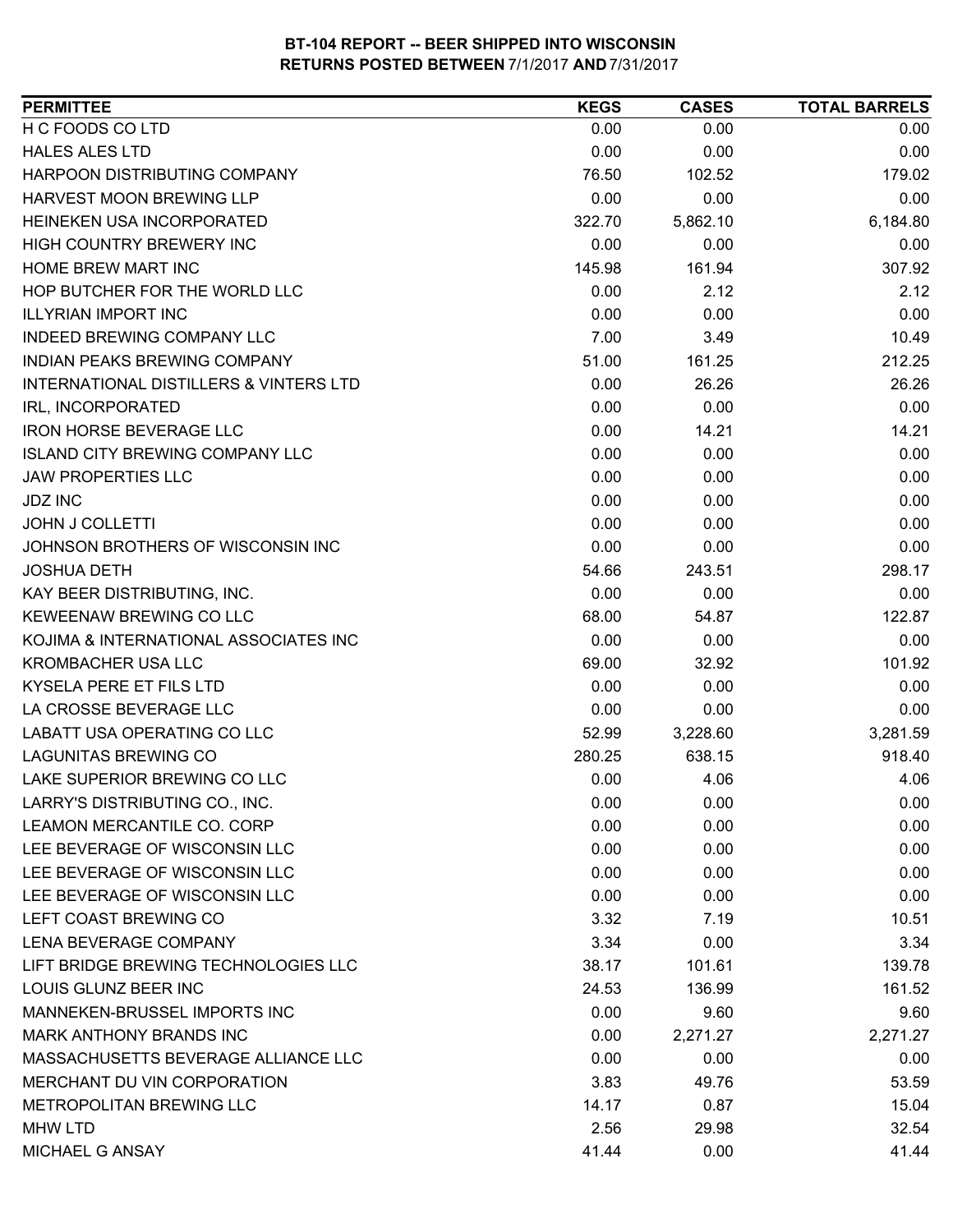| MICHAUD DISTRIBUTING INC<br>0.00<br>0.00<br>MID-WISCONSIN BEVERAGE, INC.<br>0.00<br>0.00<br>0.00<br><b>MIKE A WILLERTON</b><br>0.00<br>MILLERCOORS LLC<br>22,900.58<br>515.33<br>MILLERCOORS LLC<br>2,465.33<br>32,446.24<br>MILLSTREAM INVESTMENTS INC<br>0.00<br>4.40 | 0.00<br>0.00<br>0.00<br>23,415.91<br>34,911.57<br>4.40<br>28.14<br>0.00<br>77.32 |
|-------------------------------------------------------------------------------------------------------------------------------------------------------------------------------------------------------------------------------------------------------------------------|----------------------------------------------------------------------------------|
|                                                                                                                                                                                                                                                                         |                                                                                  |
|                                                                                                                                                                                                                                                                         |                                                                                  |
|                                                                                                                                                                                                                                                                         |                                                                                  |
|                                                                                                                                                                                                                                                                         |                                                                                  |
|                                                                                                                                                                                                                                                                         |                                                                                  |
|                                                                                                                                                                                                                                                                         |                                                                                  |
| MOUNTAINEER HOLDINGS LLC<br>0.00<br>28.14                                                                                                                                                                                                                               |                                                                                  |
| 0.00<br>MUTUAL WHOLESALE LIQUOR INC<br>0.00                                                                                                                                                                                                                             |                                                                                  |
| NDC SYSTEMS LP<br>77.32<br>0.00                                                                                                                                                                                                                                         |                                                                                  |
| NEBRASKA BREWING CO INC<br>0.00<br>5.81                                                                                                                                                                                                                                 | 5.81                                                                             |
| 0.00<br>NEEDHAM DISTRIBUTING CO., INC.<br>0.00                                                                                                                                                                                                                          | 0.00                                                                             |
| NEW BELGIUM BREWING COMPANY INC<br>334.98<br>931.79                                                                                                                                                                                                                     | 1,266.77                                                                         |
| 0.00<br>NEW HOLLAND BREWING CO LLC<br>0.00                                                                                                                                                                                                                              | 0.00                                                                             |
| NEW YORK MUTUAL TRADING CO INC<br>0.00<br>0.24                                                                                                                                                                                                                          | 0.24                                                                             |
| NOELKE DISTRIBUTORS, INC.<br>0.00<br>0.00                                                                                                                                                                                                                               | 0.00                                                                             |
| 8.00<br>NORTH COAST BREWING CO INC<br>26.18                                                                                                                                                                                                                             | 34.18                                                                            |
| 0.00<br>NORTHWEST BEVERAGES, INC.<br>0.00                                                                                                                                                                                                                               | 0.00                                                                             |
| NOUVEAU VENTURES LLC<br>0.00<br>8.83                                                                                                                                                                                                                                    | 8.83                                                                             |
| OFF-KILTER BREWING INC<br>0.00<br>2.72                                                                                                                                                                                                                                  | 2.72                                                                             |
| ONION PUB & BREWERY INC<br>0.00<br>0.00                                                                                                                                                                                                                                 | 0.00                                                                             |
| 5.11<br>15.19<br>OREGON BREWING COMPANY INC                                                                                                                                                                                                                             | 20.30                                                                            |
| OTT SCHWEITZER DISTRIBUTORSHIP, INC.<br>0.00<br>0.00                                                                                                                                                                                                                    | 0.00                                                                             |
| PABST BREWING COMPANY LLC<br>152.84<br>1,970.84                                                                                                                                                                                                                         | 2,123.68                                                                         |
| PAMPA BEVERAGES LLC<br>0.00<br>0.00                                                                                                                                                                                                                                     | 0.00                                                                             |
| 0.00<br>PARADOX BEER COMPANY INC<br>0.00                                                                                                                                                                                                                                | 0.00                                                                             |
| PARK RIDGE DISTRIBUTING, INC.<br>0.00<br>0.00                                                                                                                                                                                                                           | 0.00                                                                             |
| PATERNO IMPORTS LTD<br>0.00<br>0.00                                                                                                                                                                                                                                     | 0.00                                                                             |
| PAULANER USA LLC<br>319.56<br>437.08                                                                                                                                                                                                                                    | 756.64                                                                           |
| PEHLER DISTRIBUTING, INC.<br>0.00<br>0.00                                                                                                                                                                                                                               | 0.00                                                                             |
| PERENNIAL PARTNERS LLC<br>8.16<br>1.15                                                                                                                                                                                                                                  | 9.31                                                                             |
| 0.00<br>PHIL KNUTSEN<br>0.00                                                                                                                                                                                                                                            | 0.00                                                                             |
| PHILLIPS WINE COMPANY<br>0.00<br>0.00                                                                                                                                                                                                                                   | 0.00                                                                             |
| PIPEWORKS PRODUCTION LLC<br>0.00<br>0.00                                                                                                                                                                                                                                | 0.00                                                                             |
| PRO-LIQUITECH LLC<br>0.00<br>0.00                                                                                                                                                                                                                                       | 0.00                                                                             |
| 0.00<br>RATAS WHOLESALE LIQUOR COMPANY<br>0.00                                                                                                                                                                                                                          | 0.00                                                                             |
| <b>RAVEN BRANDS INC</b><br>0.00<br>0.00                                                                                                                                                                                                                                 | 0.00                                                                             |
| 0.00<br><b>REINHARD PUCHERT</b><br>0.00                                                                                                                                                                                                                                 | 0.00                                                                             |
| <b>RELETA BREWING COMPANY LLC</b><br>0.00<br>0.00                                                                                                                                                                                                                       | 0.00                                                                             |
| RENEGADE BREWING COMPANY LLC<br>0.00<br>0.00                                                                                                                                                                                                                            | 0.00                                                                             |
| <b>RICHARD D KATECHIS</b><br>34.67<br>174.82                                                                                                                                                                                                                            | 209.49                                                                           |
| S & H INDEPENDENT PREMIUM BRANDS LLC<br>466.67<br>0.00                                                                                                                                                                                                                  | 466.67                                                                           |
| S. & S. DISTRIBUTING, INC.<br>0.00<br>0.00                                                                                                                                                                                                                              | 0.00                                                                             |
| 0.00<br>S. & S. DISTRIBUTING, INC.<br>0.00                                                                                                                                                                                                                              | 0.00                                                                             |
| SAPPORO USA INC<br>10.20<br>54.93                                                                                                                                                                                                                                       | 65.13                                                                            |
| SARATOGA LIQUOR CO., INC.<br>0.00<br>0.00                                                                                                                                                                                                                               | 0.00                                                                             |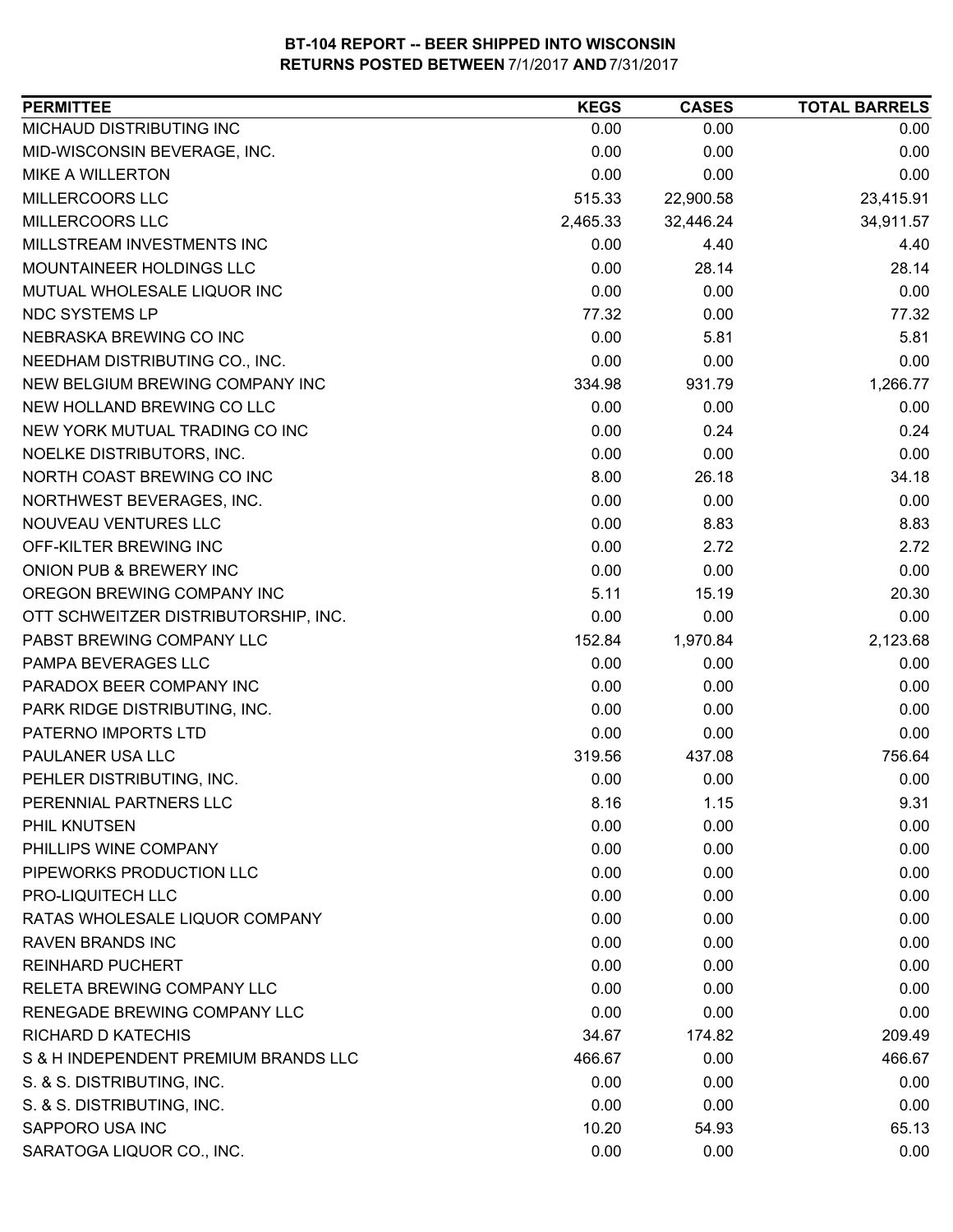| SAUGATUCK BREWING COMPANY INC<br>4.17<br>6.53<br>10.70<br><b>SHANE WELCH</b><br>1.19<br>23.03<br>21.84<br>5.53<br>SHELTON BROTHERS INC<br>17.06<br>22.59<br>88.18<br><b>SHORTS BREWING COMPANY</b><br>17.84<br>70.34<br>895.86<br>SIERRA NEVADA BREWING COMPANY<br>84.20<br>811.66<br>SINGHA NORTH AMERICA INC<br>0.00<br>0.00<br>0.00<br>SMUTTYNOSE BREWING CO INC<br>0.00<br>0.00<br>0.00<br>103.01<br>SOLEMN OATH BREWERY LLC<br>34.66<br>68.35<br>SOUTHERN TIER BREWING COMPANY LLC<br>1.67<br>53.79<br>52.12<br><b>SRB OPERATIONS LLC</b><br>0.00<br>0.00<br>0.00<br>ST KILLIAN IMPORTING CO INC<br>363.73<br>72.08<br>291.65<br>STANLEY STAWSKI DIST CO INC<br>35.07<br>0.00<br>35.07<br>STEINBECK BREWING COMPANY<br>0.00<br>0.00<br>0.00<br><b>STEVE CRIDER</b><br>0.00<br>0.00<br>0.00<br>STONE BREWING CO LLC<br>332.87<br>32.67<br>300.20<br>SUMMIT BREWING COMPANY<br>515.18<br>140.51<br>374.67<br>SUN KING BREWING CO LLC<br>0.00<br>0.00<br>0.00<br>SUPERIOR BEVERAGES LLC<br>0.00<br>0.00<br>0.00<br><b>SURLY BREWING COMPANY</b><br>807.76<br>272.83<br>534.93<br><b>SURVILLE ENTERPRISES CORP</b><br>0.00<br>0.00<br>0.00<br>SYLWESTER KOLAKOWSKI<br>0.00<br>0.00<br>0.00<br>TABLEBLUFF BREWING CO INC<br>0.00<br>0.00<br>0.00<br>TALLGRASS BREWING COMPANY INC<br>10.06<br>20.61<br>30.67<br>THE BRUERY LLC<br>0.00<br>0.00<br>0.00<br>THE CHURCH STREET BREWING COMPANY LLC<br>0.00<br>0.00<br>0.00<br>THE DUDES' BREWING COMPANY LLC<br>0.00<br>0.00<br>0.00<br>THE GAMBRINUS COMPANY<br>40.00<br>164.55<br>124.55<br>263.16<br>THE GREAT LAKES BREWING CO<br>89.50<br>173.66<br>0.00<br>THE R.S. LIPMAN COMPANY<br>0.00<br>0.00<br>THE TRI CITY BREWING COMPANY<br>0.00<br>0.00<br>0.00<br>0.00<br>8.71<br>THE VETERAN BEVERAGE COMPANY<br>8.71<br>THREE FLOYDS BREWING LLC<br>184.32<br>407.24<br>222.92<br><b>TOPPLING GOLIATH INC</b><br>3.00<br>554.67<br>557.67<br>TRIANGLE DISTRIBUTING COMPANY, INC.<br>0.00<br>0.00<br>0.00<br>0.00<br><b>TRIBES GRILL INC</b><br>0.00<br>0.00<br><b>TRUCKEE CRAFT BREWING</b><br>0.00<br>0.00<br>0.00<br>TWO BROTHERS BREWING COMPANY<br>20.67<br>35.27<br>55.94<br>UINTA BREWING COMPANY<br>27.00<br>71.15<br>98.15<br>UNE ANNEE BREWERY LLC<br>16.36<br>4.83<br>21.19<br>UNITED STATES BEVERAGE LLC<br>0.00<br>151.03<br>151.03<br>UNITED STATES DISTILLED PRODUCTS CO.<br>158.47<br>0.00<br>158.47<br>UNITY VIBRATION LIVING KOMBUCHA TEA LLC<br>2.00<br>12.41<br>14.41<br>UPLAND BREWING COMPANY INC<br>40.29<br>19.33<br>20.96<br>UTAH BREWERS COOPERATIVE LC<br>26.00<br>97.98<br>123.98<br><b>VERMONT HARD CIDER COMPANY LLC</b><br>0.00<br>0.00<br>0.00 | <b>PERMITTEE</b> | <b>KEGS</b> | <b>CASES</b> | <b>TOTAL BARRELS</b> |
|--------------------------------------------------------------------------------------------------------------------------------------------------------------------------------------------------------------------------------------------------------------------------------------------------------------------------------------------------------------------------------------------------------------------------------------------------------------------------------------------------------------------------------------------------------------------------------------------------------------------------------------------------------------------------------------------------------------------------------------------------------------------------------------------------------------------------------------------------------------------------------------------------------------------------------------------------------------------------------------------------------------------------------------------------------------------------------------------------------------------------------------------------------------------------------------------------------------------------------------------------------------------------------------------------------------------------------------------------------------------------------------------------------------------------------------------------------------------------------------------------------------------------------------------------------------------------------------------------------------------------------------------------------------------------------------------------------------------------------------------------------------------------------------------------------------------------------------------------------------------------------------------------------------------------------------------------------------------------------------------------------------------------------------------------------------------------------------------------------------------------------------------------------------------------------------------------------------------------------------------------------------------------------------------------------------------------------------------------------------------------------------------------------------------------------------------------------------------------------------------------------------------------------------------------------------------------------------------------------------------------------|------------------|-------------|--------------|----------------------|
|                                                                                                                                                                                                                                                                                                                                                                                                                                                                                                                                                                                                                                                                                                                                                                                                                                                                                                                                                                                                                                                                                                                                                                                                                                                                                                                                                                                                                                                                                                                                                                                                                                                                                                                                                                                                                                                                                                                                                                                                                                                                                                                                                                                                                                                                                                                                                                                                                                                                                                                                                                                                                                |                  |             |              |                      |
|                                                                                                                                                                                                                                                                                                                                                                                                                                                                                                                                                                                                                                                                                                                                                                                                                                                                                                                                                                                                                                                                                                                                                                                                                                                                                                                                                                                                                                                                                                                                                                                                                                                                                                                                                                                                                                                                                                                                                                                                                                                                                                                                                                                                                                                                                                                                                                                                                                                                                                                                                                                                                                |                  |             |              |                      |
|                                                                                                                                                                                                                                                                                                                                                                                                                                                                                                                                                                                                                                                                                                                                                                                                                                                                                                                                                                                                                                                                                                                                                                                                                                                                                                                                                                                                                                                                                                                                                                                                                                                                                                                                                                                                                                                                                                                                                                                                                                                                                                                                                                                                                                                                                                                                                                                                                                                                                                                                                                                                                                |                  |             |              |                      |
|                                                                                                                                                                                                                                                                                                                                                                                                                                                                                                                                                                                                                                                                                                                                                                                                                                                                                                                                                                                                                                                                                                                                                                                                                                                                                                                                                                                                                                                                                                                                                                                                                                                                                                                                                                                                                                                                                                                                                                                                                                                                                                                                                                                                                                                                                                                                                                                                                                                                                                                                                                                                                                |                  |             |              |                      |
|                                                                                                                                                                                                                                                                                                                                                                                                                                                                                                                                                                                                                                                                                                                                                                                                                                                                                                                                                                                                                                                                                                                                                                                                                                                                                                                                                                                                                                                                                                                                                                                                                                                                                                                                                                                                                                                                                                                                                                                                                                                                                                                                                                                                                                                                                                                                                                                                                                                                                                                                                                                                                                |                  |             |              |                      |
|                                                                                                                                                                                                                                                                                                                                                                                                                                                                                                                                                                                                                                                                                                                                                                                                                                                                                                                                                                                                                                                                                                                                                                                                                                                                                                                                                                                                                                                                                                                                                                                                                                                                                                                                                                                                                                                                                                                                                                                                                                                                                                                                                                                                                                                                                                                                                                                                                                                                                                                                                                                                                                |                  |             |              |                      |
|                                                                                                                                                                                                                                                                                                                                                                                                                                                                                                                                                                                                                                                                                                                                                                                                                                                                                                                                                                                                                                                                                                                                                                                                                                                                                                                                                                                                                                                                                                                                                                                                                                                                                                                                                                                                                                                                                                                                                                                                                                                                                                                                                                                                                                                                                                                                                                                                                                                                                                                                                                                                                                |                  |             |              |                      |
|                                                                                                                                                                                                                                                                                                                                                                                                                                                                                                                                                                                                                                                                                                                                                                                                                                                                                                                                                                                                                                                                                                                                                                                                                                                                                                                                                                                                                                                                                                                                                                                                                                                                                                                                                                                                                                                                                                                                                                                                                                                                                                                                                                                                                                                                                                                                                                                                                                                                                                                                                                                                                                |                  |             |              |                      |
|                                                                                                                                                                                                                                                                                                                                                                                                                                                                                                                                                                                                                                                                                                                                                                                                                                                                                                                                                                                                                                                                                                                                                                                                                                                                                                                                                                                                                                                                                                                                                                                                                                                                                                                                                                                                                                                                                                                                                                                                                                                                                                                                                                                                                                                                                                                                                                                                                                                                                                                                                                                                                                |                  |             |              |                      |
|                                                                                                                                                                                                                                                                                                                                                                                                                                                                                                                                                                                                                                                                                                                                                                                                                                                                                                                                                                                                                                                                                                                                                                                                                                                                                                                                                                                                                                                                                                                                                                                                                                                                                                                                                                                                                                                                                                                                                                                                                                                                                                                                                                                                                                                                                                                                                                                                                                                                                                                                                                                                                                |                  |             |              |                      |
|                                                                                                                                                                                                                                                                                                                                                                                                                                                                                                                                                                                                                                                                                                                                                                                                                                                                                                                                                                                                                                                                                                                                                                                                                                                                                                                                                                                                                                                                                                                                                                                                                                                                                                                                                                                                                                                                                                                                                                                                                                                                                                                                                                                                                                                                                                                                                                                                                                                                                                                                                                                                                                |                  |             |              |                      |
|                                                                                                                                                                                                                                                                                                                                                                                                                                                                                                                                                                                                                                                                                                                                                                                                                                                                                                                                                                                                                                                                                                                                                                                                                                                                                                                                                                                                                                                                                                                                                                                                                                                                                                                                                                                                                                                                                                                                                                                                                                                                                                                                                                                                                                                                                                                                                                                                                                                                                                                                                                                                                                |                  |             |              |                      |
|                                                                                                                                                                                                                                                                                                                                                                                                                                                                                                                                                                                                                                                                                                                                                                                                                                                                                                                                                                                                                                                                                                                                                                                                                                                                                                                                                                                                                                                                                                                                                                                                                                                                                                                                                                                                                                                                                                                                                                                                                                                                                                                                                                                                                                                                                                                                                                                                                                                                                                                                                                                                                                |                  |             |              |                      |
|                                                                                                                                                                                                                                                                                                                                                                                                                                                                                                                                                                                                                                                                                                                                                                                                                                                                                                                                                                                                                                                                                                                                                                                                                                                                                                                                                                                                                                                                                                                                                                                                                                                                                                                                                                                                                                                                                                                                                                                                                                                                                                                                                                                                                                                                                                                                                                                                                                                                                                                                                                                                                                |                  |             |              |                      |
|                                                                                                                                                                                                                                                                                                                                                                                                                                                                                                                                                                                                                                                                                                                                                                                                                                                                                                                                                                                                                                                                                                                                                                                                                                                                                                                                                                                                                                                                                                                                                                                                                                                                                                                                                                                                                                                                                                                                                                                                                                                                                                                                                                                                                                                                                                                                                                                                                                                                                                                                                                                                                                |                  |             |              |                      |
|                                                                                                                                                                                                                                                                                                                                                                                                                                                                                                                                                                                                                                                                                                                                                                                                                                                                                                                                                                                                                                                                                                                                                                                                                                                                                                                                                                                                                                                                                                                                                                                                                                                                                                                                                                                                                                                                                                                                                                                                                                                                                                                                                                                                                                                                                                                                                                                                                                                                                                                                                                                                                                |                  |             |              |                      |
|                                                                                                                                                                                                                                                                                                                                                                                                                                                                                                                                                                                                                                                                                                                                                                                                                                                                                                                                                                                                                                                                                                                                                                                                                                                                                                                                                                                                                                                                                                                                                                                                                                                                                                                                                                                                                                                                                                                                                                                                                                                                                                                                                                                                                                                                                                                                                                                                                                                                                                                                                                                                                                |                  |             |              |                      |
|                                                                                                                                                                                                                                                                                                                                                                                                                                                                                                                                                                                                                                                                                                                                                                                                                                                                                                                                                                                                                                                                                                                                                                                                                                                                                                                                                                                                                                                                                                                                                                                                                                                                                                                                                                                                                                                                                                                                                                                                                                                                                                                                                                                                                                                                                                                                                                                                                                                                                                                                                                                                                                |                  |             |              |                      |
|                                                                                                                                                                                                                                                                                                                                                                                                                                                                                                                                                                                                                                                                                                                                                                                                                                                                                                                                                                                                                                                                                                                                                                                                                                                                                                                                                                                                                                                                                                                                                                                                                                                                                                                                                                                                                                                                                                                                                                                                                                                                                                                                                                                                                                                                                                                                                                                                                                                                                                                                                                                                                                |                  |             |              |                      |
|                                                                                                                                                                                                                                                                                                                                                                                                                                                                                                                                                                                                                                                                                                                                                                                                                                                                                                                                                                                                                                                                                                                                                                                                                                                                                                                                                                                                                                                                                                                                                                                                                                                                                                                                                                                                                                                                                                                                                                                                                                                                                                                                                                                                                                                                                                                                                                                                                                                                                                                                                                                                                                |                  |             |              |                      |
|                                                                                                                                                                                                                                                                                                                                                                                                                                                                                                                                                                                                                                                                                                                                                                                                                                                                                                                                                                                                                                                                                                                                                                                                                                                                                                                                                                                                                                                                                                                                                                                                                                                                                                                                                                                                                                                                                                                                                                                                                                                                                                                                                                                                                                                                                                                                                                                                                                                                                                                                                                                                                                |                  |             |              |                      |
|                                                                                                                                                                                                                                                                                                                                                                                                                                                                                                                                                                                                                                                                                                                                                                                                                                                                                                                                                                                                                                                                                                                                                                                                                                                                                                                                                                                                                                                                                                                                                                                                                                                                                                                                                                                                                                                                                                                                                                                                                                                                                                                                                                                                                                                                                                                                                                                                                                                                                                                                                                                                                                |                  |             |              |                      |
|                                                                                                                                                                                                                                                                                                                                                                                                                                                                                                                                                                                                                                                                                                                                                                                                                                                                                                                                                                                                                                                                                                                                                                                                                                                                                                                                                                                                                                                                                                                                                                                                                                                                                                                                                                                                                                                                                                                                                                                                                                                                                                                                                                                                                                                                                                                                                                                                                                                                                                                                                                                                                                |                  |             |              |                      |
|                                                                                                                                                                                                                                                                                                                                                                                                                                                                                                                                                                                                                                                                                                                                                                                                                                                                                                                                                                                                                                                                                                                                                                                                                                                                                                                                                                                                                                                                                                                                                                                                                                                                                                                                                                                                                                                                                                                                                                                                                                                                                                                                                                                                                                                                                                                                                                                                                                                                                                                                                                                                                                |                  |             |              |                      |
|                                                                                                                                                                                                                                                                                                                                                                                                                                                                                                                                                                                                                                                                                                                                                                                                                                                                                                                                                                                                                                                                                                                                                                                                                                                                                                                                                                                                                                                                                                                                                                                                                                                                                                                                                                                                                                                                                                                                                                                                                                                                                                                                                                                                                                                                                                                                                                                                                                                                                                                                                                                                                                |                  |             |              |                      |
|                                                                                                                                                                                                                                                                                                                                                                                                                                                                                                                                                                                                                                                                                                                                                                                                                                                                                                                                                                                                                                                                                                                                                                                                                                                                                                                                                                                                                                                                                                                                                                                                                                                                                                                                                                                                                                                                                                                                                                                                                                                                                                                                                                                                                                                                                                                                                                                                                                                                                                                                                                                                                                |                  |             |              |                      |
|                                                                                                                                                                                                                                                                                                                                                                                                                                                                                                                                                                                                                                                                                                                                                                                                                                                                                                                                                                                                                                                                                                                                                                                                                                                                                                                                                                                                                                                                                                                                                                                                                                                                                                                                                                                                                                                                                                                                                                                                                                                                                                                                                                                                                                                                                                                                                                                                                                                                                                                                                                                                                                |                  |             |              |                      |
|                                                                                                                                                                                                                                                                                                                                                                                                                                                                                                                                                                                                                                                                                                                                                                                                                                                                                                                                                                                                                                                                                                                                                                                                                                                                                                                                                                                                                                                                                                                                                                                                                                                                                                                                                                                                                                                                                                                                                                                                                                                                                                                                                                                                                                                                                                                                                                                                                                                                                                                                                                                                                                |                  |             |              |                      |
|                                                                                                                                                                                                                                                                                                                                                                                                                                                                                                                                                                                                                                                                                                                                                                                                                                                                                                                                                                                                                                                                                                                                                                                                                                                                                                                                                                                                                                                                                                                                                                                                                                                                                                                                                                                                                                                                                                                                                                                                                                                                                                                                                                                                                                                                                                                                                                                                                                                                                                                                                                                                                                |                  |             |              |                      |
|                                                                                                                                                                                                                                                                                                                                                                                                                                                                                                                                                                                                                                                                                                                                                                                                                                                                                                                                                                                                                                                                                                                                                                                                                                                                                                                                                                                                                                                                                                                                                                                                                                                                                                                                                                                                                                                                                                                                                                                                                                                                                                                                                                                                                                                                                                                                                                                                                                                                                                                                                                                                                                |                  |             |              |                      |
|                                                                                                                                                                                                                                                                                                                                                                                                                                                                                                                                                                                                                                                                                                                                                                                                                                                                                                                                                                                                                                                                                                                                                                                                                                                                                                                                                                                                                                                                                                                                                                                                                                                                                                                                                                                                                                                                                                                                                                                                                                                                                                                                                                                                                                                                                                                                                                                                                                                                                                                                                                                                                                |                  |             |              |                      |
|                                                                                                                                                                                                                                                                                                                                                                                                                                                                                                                                                                                                                                                                                                                                                                                                                                                                                                                                                                                                                                                                                                                                                                                                                                                                                                                                                                                                                                                                                                                                                                                                                                                                                                                                                                                                                                                                                                                                                                                                                                                                                                                                                                                                                                                                                                                                                                                                                                                                                                                                                                                                                                |                  |             |              |                      |
|                                                                                                                                                                                                                                                                                                                                                                                                                                                                                                                                                                                                                                                                                                                                                                                                                                                                                                                                                                                                                                                                                                                                                                                                                                                                                                                                                                                                                                                                                                                                                                                                                                                                                                                                                                                                                                                                                                                                                                                                                                                                                                                                                                                                                                                                                                                                                                                                                                                                                                                                                                                                                                |                  |             |              |                      |
|                                                                                                                                                                                                                                                                                                                                                                                                                                                                                                                                                                                                                                                                                                                                                                                                                                                                                                                                                                                                                                                                                                                                                                                                                                                                                                                                                                                                                                                                                                                                                                                                                                                                                                                                                                                                                                                                                                                                                                                                                                                                                                                                                                                                                                                                                                                                                                                                                                                                                                                                                                                                                                |                  |             |              |                      |
|                                                                                                                                                                                                                                                                                                                                                                                                                                                                                                                                                                                                                                                                                                                                                                                                                                                                                                                                                                                                                                                                                                                                                                                                                                                                                                                                                                                                                                                                                                                                                                                                                                                                                                                                                                                                                                                                                                                                                                                                                                                                                                                                                                                                                                                                                                                                                                                                                                                                                                                                                                                                                                |                  |             |              |                      |
|                                                                                                                                                                                                                                                                                                                                                                                                                                                                                                                                                                                                                                                                                                                                                                                                                                                                                                                                                                                                                                                                                                                                                                                                                                                                                                                                                                                                                                                                                                                                                                                                                                                                                                                                                                                                                                                                                                                                                                                                                                                                                                                                                                                                                                                                                                                                                                                                                                                                                                                                                                                                                                |                  |             |              |                      |
|                                                                                                                                                                                                                                                                                                                                                                                                                                                                                                                                                                                                                                                                                                                                                                                                                                                                                                                                                                                                                                                                                                                                                                                                                                                                                                                                                                                                                                                                                                                                                                                                                                                                                                                                                                                                                                                                                                                                                                                                                                                                                                                                                                                                                                                                                                                                                                                                                                                                                                                                                                                                                                |                  |             |              |                      |
|                                                                                                                                                                                                                                                                                                                                                                                                                                                                                                                                                                                                                                                                                                                                                                                                                                                                                                                                                                                                                                                                                                                                                                                                                                                                                                                                                                                                                                                                                                                                                                                                                                                                                                                                                                                                                                                                                                                                                                                                                                                                                                                                                                                                                                                                                                                                                                                                                                                                                                                                                                                                                                |                  |             |              |                      |
|                                                                                                                                                                                                                                                                                                                                                                                                                                                                                                                                                                                                                                                                                                                                                                                                                                                                                                                                                                                                                                                                                                                                                                                                                                                                                                                                                                                                                                                                                                                                                                                                                                                                                                                                                                                                                                                                                                                                                                                                                                                                                                                                                                                                                                                                                                                                                                                                                                                                                                                                                                                                                                |                  |             |              |                      |
|                                                                                                                                                                                                                                                                                                                                                                                                                                                                                                                                                                                                                                                                                                                                                                                                                                                                                                                                                                                                                                                                                                                                                                                                                                                                                                                                                                                                                                                                                                                                                                                                                                                                                                                                                                                                                                                                                                                                                                                                                                                                                                                                                                                                                                                                                                                                                                                                                                                                                                                                                                                                                                |                  |             |              |                      |
|                                                                                                                                                                                                                                                                                                                                                                                                                                                                                                                                                                                                                                                                                                                                                                                                                                                                                                                                                                                                                                                                                                                                                                                                                                                                                                                                                                                                                                                                                                                                                                                                                                                                                                                                                                                                                                                                                                                                                                                                                                                                                                                                                                                                                                                                                                                                                                                                                                                                                                                                                                                                                                |                  |             |              |                      |
|                                                                                                                                                                                                                                                                                                                                                                                                                                                                                                                                                                                                                                                                                                                                                                                                                                                                                                                                                                                                                                                                                                                                                                                                                                                                                                                                                                                                                                                                                                                                                                                                                                                                                                                                                                                                                                                                                                                                                                                                                                                                                                                                                                                                                                                                                                                                                                                                                                                                                                                                                                                                                                |                  |             |              |                      |
|                                                                                                                                                                                                                                                                                                                                                                                                                                                                                                                                                                                                                                                                                                                                                                                                                                                                                                                                                                                                                                                                                                                                                                                                                                                                                                                                                                                                                                                                                                                                                                                                                                                                                                                                                                                                                                                                                                                                                                                                                                                                                                                                                                                                                                                                                                                                                                                                                                                                                                                                                                                                                                |                  |             |              |                      |
|                                                                                                                                                                                                                                                                                                                                                                                                                                                                                                                                                                                                                                                                                                                                                                                                                                                                                                                                                                                                                                                                                                                                                                                                                                                                                                                                                                                                                                                                                                                                                                                                                                                                                                                                                                                                                                                                                                                                                                                                                                                                                                                                                                                                                                                                                                                                                                                                                                                                                                                                                                                                                                |                  |             |              |                      |
|                                                                                                                                                                                                                                                                                                                                                                                                                                                                                                                                                                                                                                                                                                                                                                                                                                                                                                                                                                                                                                                                                                                                                                                                                                                                                                                                                                                                                                                                                                                                                                                                                                                                                                                                                                                                                                                                                                                                                                                                                                                                                                                                                                                                                                                                                                                                                                                                                                                                                                                                                                                                                                |                  |             |              |                      |